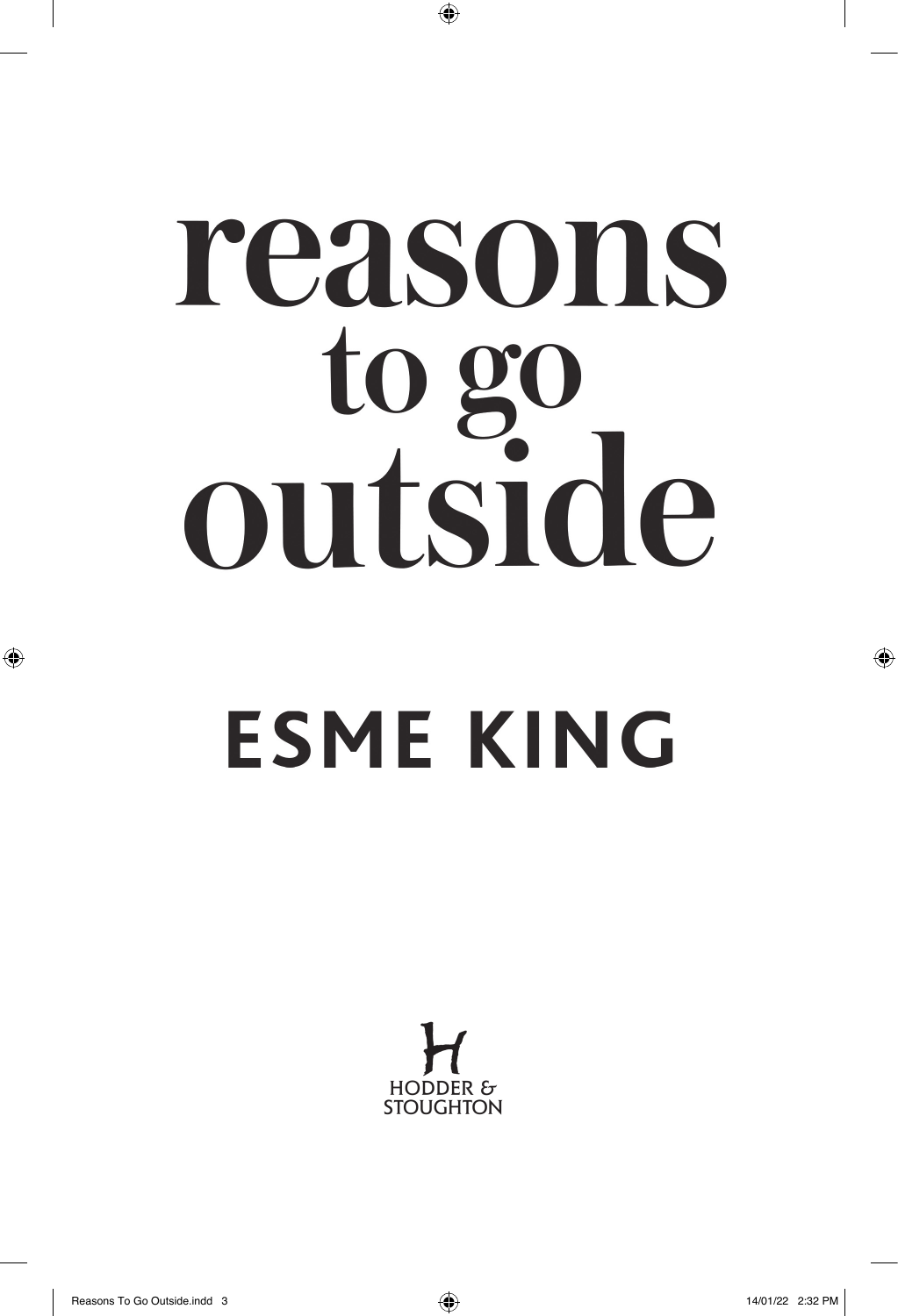#### First published in Great Britain in 2022 by Hodder & Stoughton An Hachette UK company

◈

1

Copyright © Esme King 2022

The right of Esme King to be identified as the Author of the Work has been asserted by her in accordance with the Copyright, Designs and Patents Act 1988.

[Insert any additional copyright or permissions copy here]

All rights reserved. No part of this publication may be reproduced, stored in a retrieval system, or transmitted, in any form or by any means without the prior written permission of the publisher, nor be otherwise circulated in any form of binding or cover other than that in which it is published and without a similar condition being imposed on the subsequent purchaser.

All characters in this publication are fictitious and any resemblance to real persons, living or dead, is purely coincidental.

A CIP catalogue record for this title is available from the British Library

Hardback ISBN 978 1 529 36282 4 Trade Paperback ISBN 978 1 529 36283 1 eBook ISBN 978 1 529 36284 8

Typeset in Plantin by Manipal Technologies Limited

Printed and bound in Great Britain by Clays Ltd, Elcograf S.p.A.

Hodder & Stoughton policy is to use papers that are natural, renewable and recyclable products and made from wood grown in sustainable forests. The logging and manufacturing processes are expected to conform to the environmental regulations of the country of origin.

> Hodder & Stoughton Ltd Carmelite House 50 Victoria Embankment London EC4Y 0DZ

> > www.hodder.co.uk

◈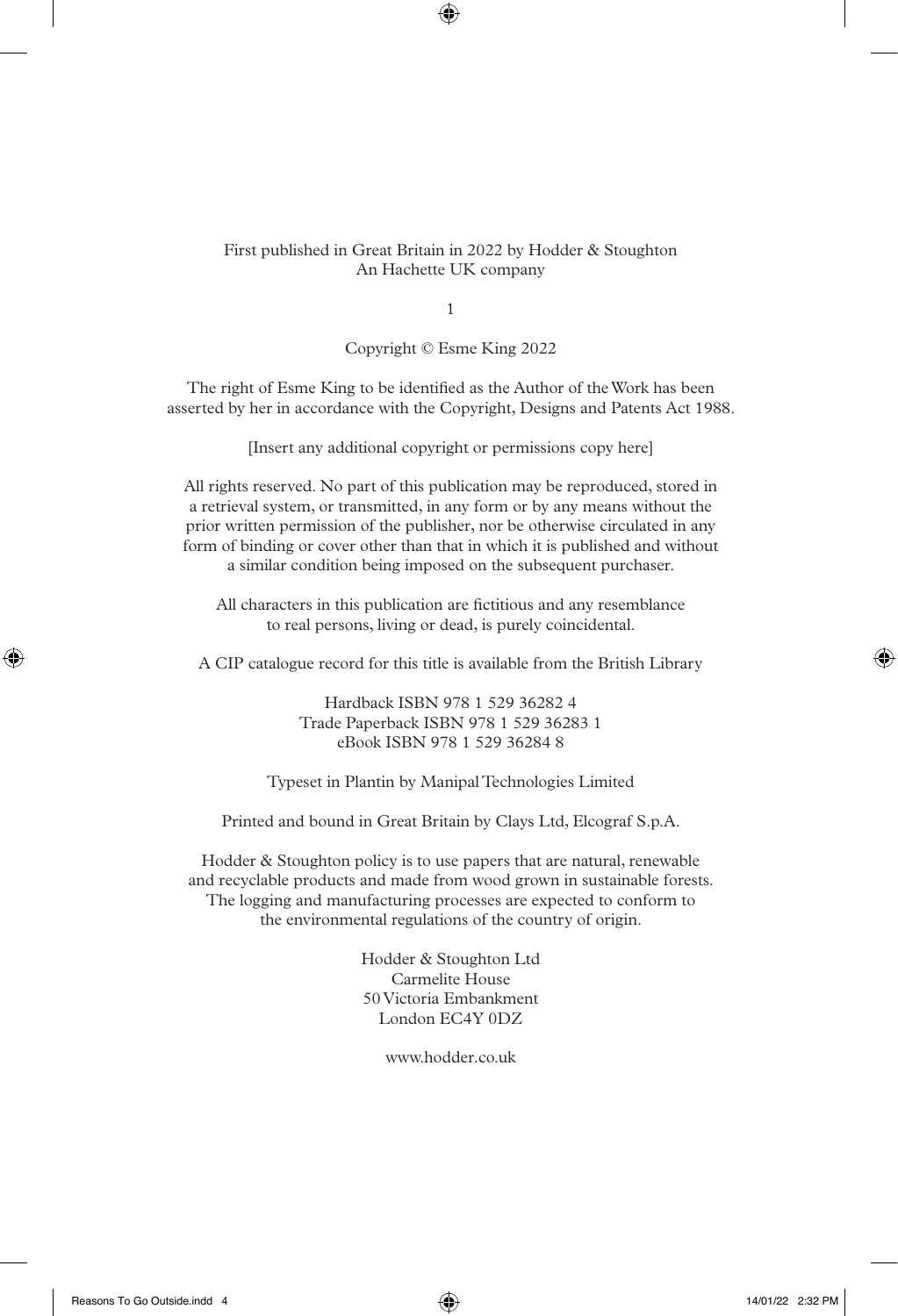### *1st August 1976*

 $\bigoplus$ 

*It was the hottest summer for three hundred and fifty years, the driest in more than a century. Newspaper headlines proclaimed the country to be in the grip of a record-breaking heatwave. Under the sun's unrelenting glare, the tarmac on the M1 softened, and swarms of ruby-red ladybirds took the whole nation by surprise. The Thames receded, revealing shores of dank, fetid mud, embedded with the oil drums and shopping trolleys that usually went unseen below the deep, dark water. The capital's landmark had become a tributary of its former self, withered, and reduced. The government declared a state of emergency, standpipes rose out of the pavements, and neighbours stood shoulder to shoulder in the streets with plastic buckets to fill. Queues formed and conversations began about the forest fires that had raged for weeks, and the government's request that each household member save water by bathing with a friend. Nobody knew how long it would last. The unforgettable summer of 1976.*

*At the height of it, Ray Johnson got in his car and drove Lana Winter and her sixteen-year-old daughter, Pearl, all the way from Godalming to Devon.*

In the close confines of the car, they spoke very little. It wasn't like any of them to be silent and especially not Ray. Her mother *had described him as the life and soul of the party when they met, a person other people warmed to instantly. He didn't have children or a wife of his own, Pearl knew, but treated Lana and* 

◈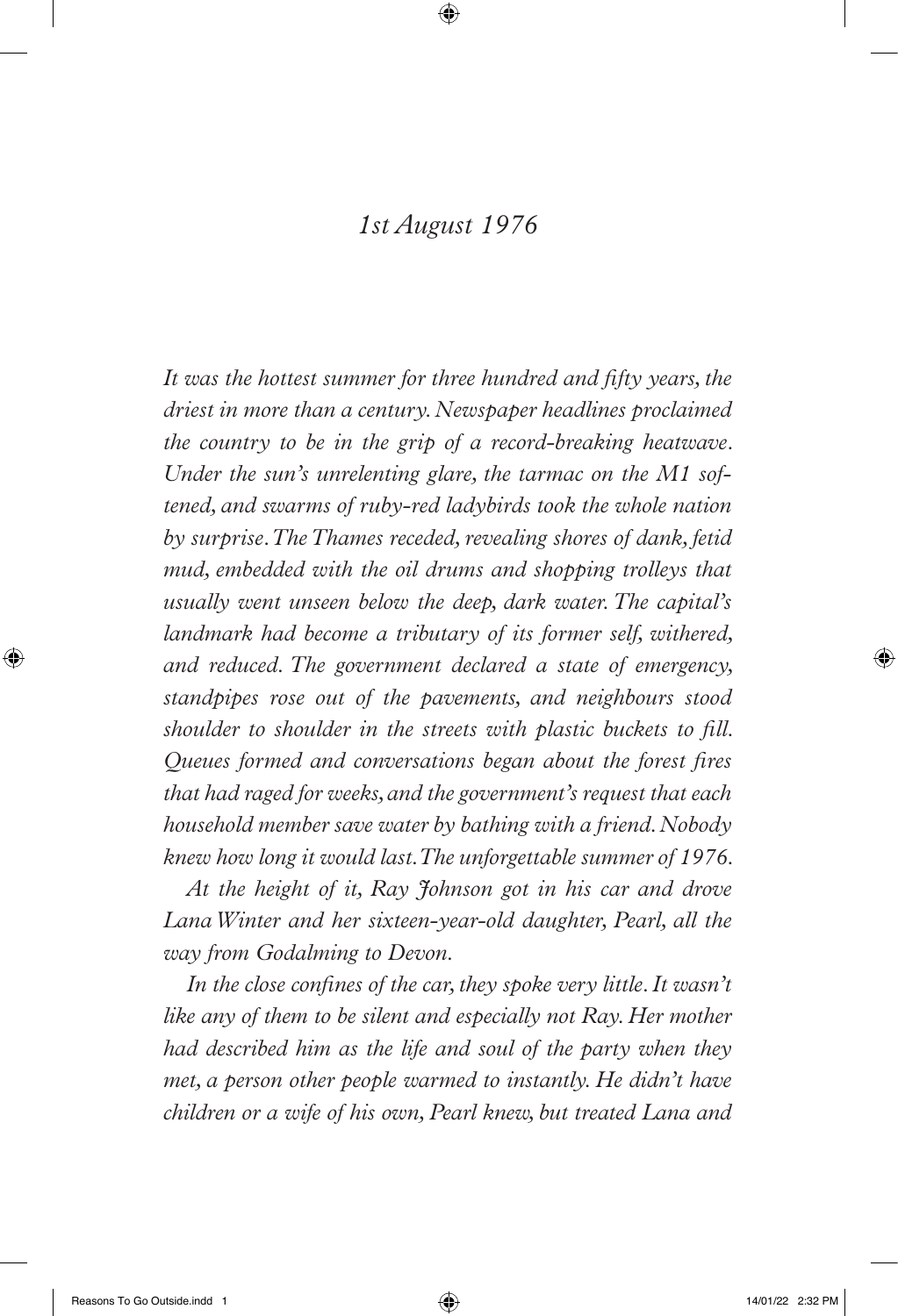$\bigoplus$ 

*herself as if they were exactly that. It had been good to see her mother smile again too after Mr Winter had left them so suddenly and moved in with a woman who worked in the launderette. But during the journey from Godalming to Devon Ray spoke only to ask Lana if she would light him another one of his cigarettes. On the back seat, Pearl sat amongst the swirls of dove-grey smoke and concentrated on counting seconds, and then minutes, anything to avoid thinking about the reason they had to leave Godalming. Instead, she focused on the permanently changing landscape outside as the wide motorways and dusty roads gave way to narrow country lanes and sage-coloured fields.* 

*As dusk descended, they reached a town where the cottages were washed in pastel shades of pink, blue and yellow. Each was topped with a bristly thatched roof. A sign read 'Welcome to Westdown'. Pearl wound down her window and listened to the sound of a jukebox coming from inside a nearby public house, its doors wide open to encourage in a change of air. Outside, there were two hanging baskets containing the desiccated remains of plants. All that was left were their tinder-dry stems trembling in the early evening breeze. Pearl's hair whipped across her face as they drove along the deserted street, so she wound her window back up until it was closed.*

*Ray pushed his foot on the accelerator pedal and drove out the other side of the town, over a cattle grid and onto an expanse of grassland so vast and impressive Pearl forgot to keep counting minutes. Acres of rugged green earth, dry and scorched in place, and dotted with rocky outcrops, rippled lazily away into the distance, below a striking sunset of vermilion red and gold. Black-faced sheep grazed amiably alongside wild ponies. Pearl noticed their fur was muddy in places. The animals looked up only briefly as if a speeding car was nothing to be troubled by.*

◈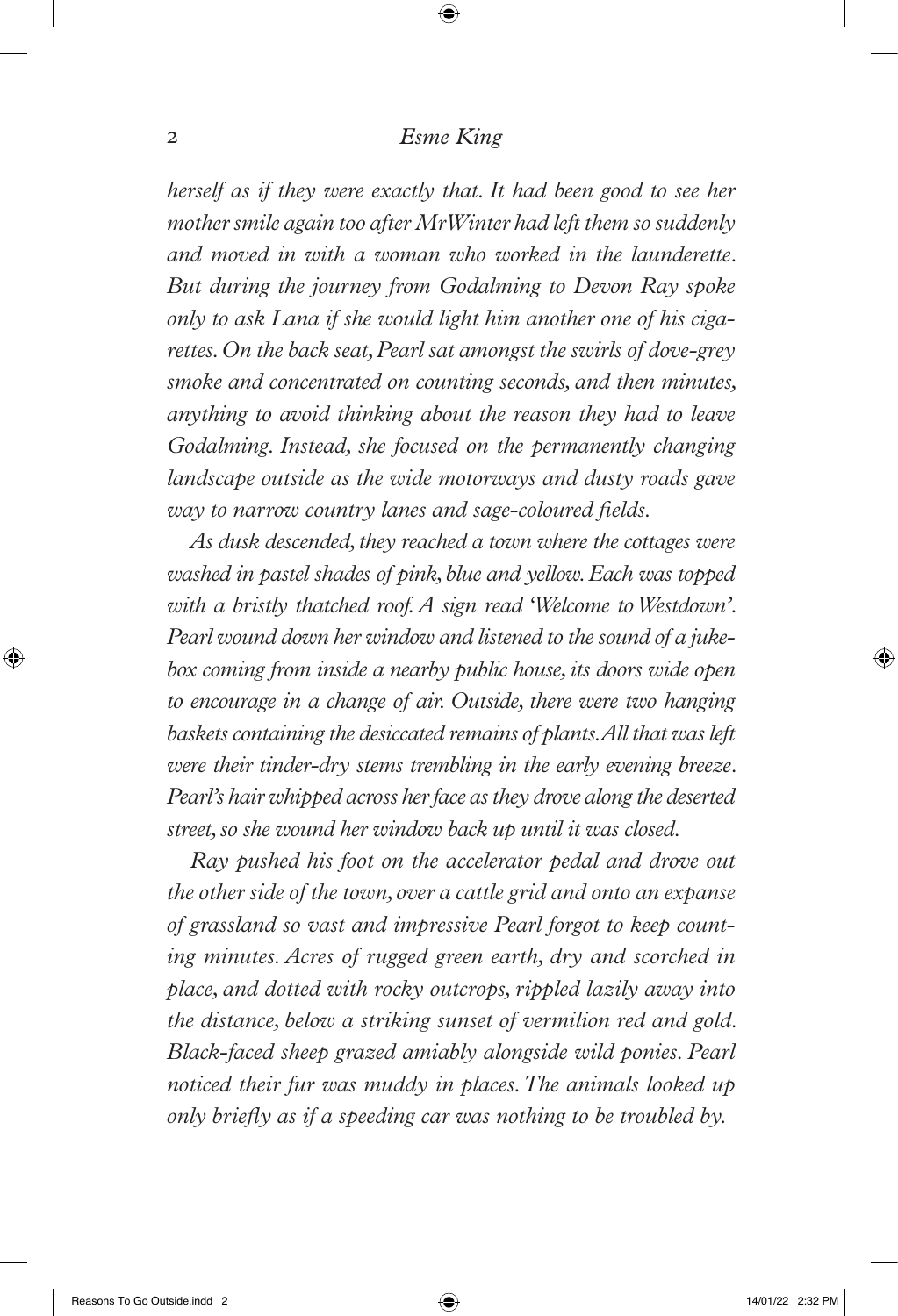$\bigoplus$ 

*'Not much further,' Ray promised. 'Then we'll be there.' Pearl felt relieved. The sooner they reached their new home the better.*

*He drove on across the moor, taking only one turning off the main road, and after a short distance, pulling up outside a large, stone-built house with a wide front lawn. This had a concrete path running through the centre of it, all the way up to a heavy oak door. Faded blooms of late, lilac wisteria cascaded down one side of the house, and a determined ivy strangled a broken drainpipe on the other. There was a black metal box marked*  Mail *attached to the gate post, and a low wooden fence that ringed the boundary.*

*Ray turned off the car's engine and Lana got out. 'There's nobody else but us.' She said. Pearl listened for a sound. Save for the flap of unseen wings in the towering oak trees nearby, there was nothing. No distant hum of traffic or dogs barking.*

*'I'll get the suitcases, if you two want to go in,' Ray said helpfully, already lifting the lid of the boot. 'Our furniture will arrive tomorrow in the van. Then Highview will feel more like a home.'*

*It was just a short distance to the door, through the gate and up the path, but it felt like a mile. Pearl kept her head down as she made her way along it, concentrating on the small explosions of emerald-green moss bursting out of the cracks in the concrete. Ahead, Lana unlocked the front door and pushed it open. Pearl didn't stop to think about the terrifying truth of what had happened in Godalming that heatwave summer. To reflect on it, she knew, only served to invite in an unbearable feeling; a fear that threatened to overwhelm her completely and fell her where she stood.* 

*So, as fast as her legs would carry her, Pearl Winter hurried inside.*

◈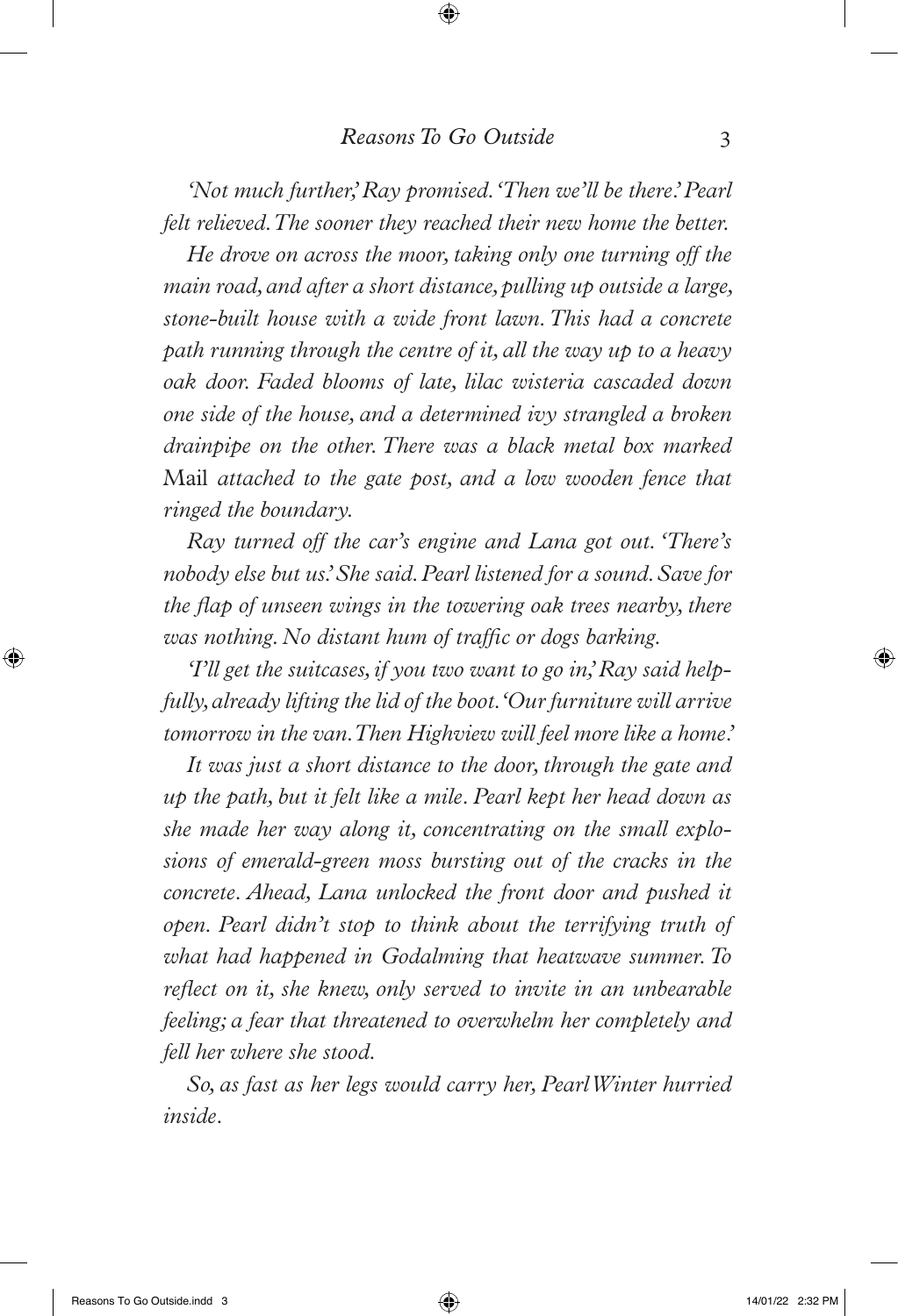

 $\mathbb{R}$ 

 $\bigoplus$ 

 $\bigoplus$ 

 $\overline{\phantom{a}}$ 

 $\bigoplus$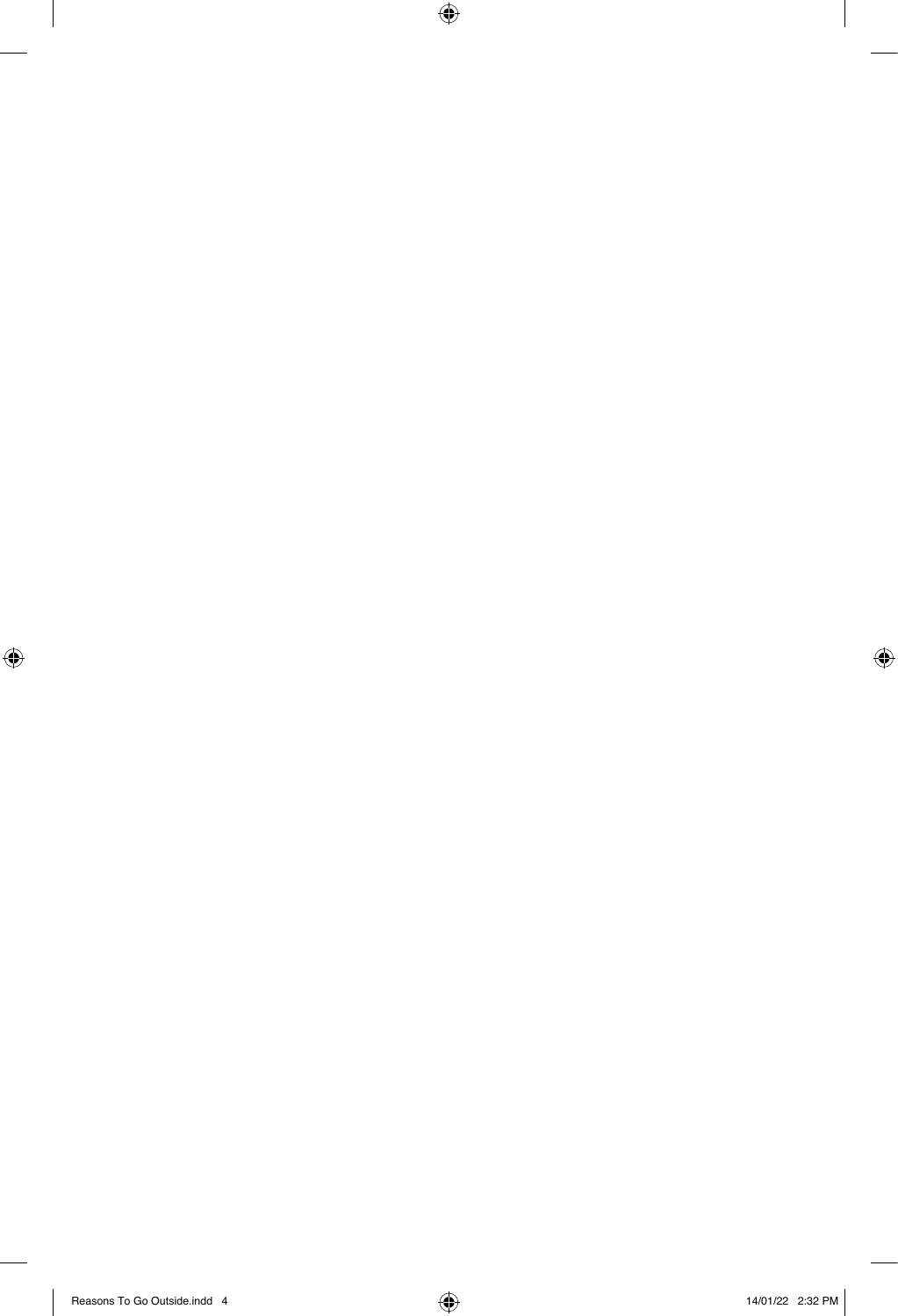# PEARL.

 $\bigoplus$ 

# *1st August – 43 Years Later*

Out on the road, a gang of crows tug at two-day-old roadkill with beaks hooked like daggers. They pull at the sun-baked remains below a dancing circle of flies. This way and that, backward and forward, the dry matter slides. Pearl finds herself squinting in order to see clearly as she has done so many times lately. Her focus is not what it used to be. Almost sixty-year-old eyes. Almost sixty-year-old knees.

Either side of the gate, there is a falling-down section of the fence, and up against it a sweep of tall grass, grown overly thin and longer than is good for it. Pearl reluctantly takes in the sight of it as well as the sharp brambles below her windowsill. She sees the abundance of sticky chickweed on the ledge, and the gate at the end of the path hanging at a jaunty angle, on account of its only having one hinge. The other lies on the ground, turning ochre with rust in the burning sun. Pearl sighs deeply. If only she could step outside and set the mower in motion, dig up the rampant brambles, and re-attach the hinge to the gate. There is no getting away from it. It is time to make the call she has been putting off for more days than she cares to remember.

In the hallway, on a darkwood table, sits an elephant-grey slab of plastic with extra-large buttons. Next to it is a

◈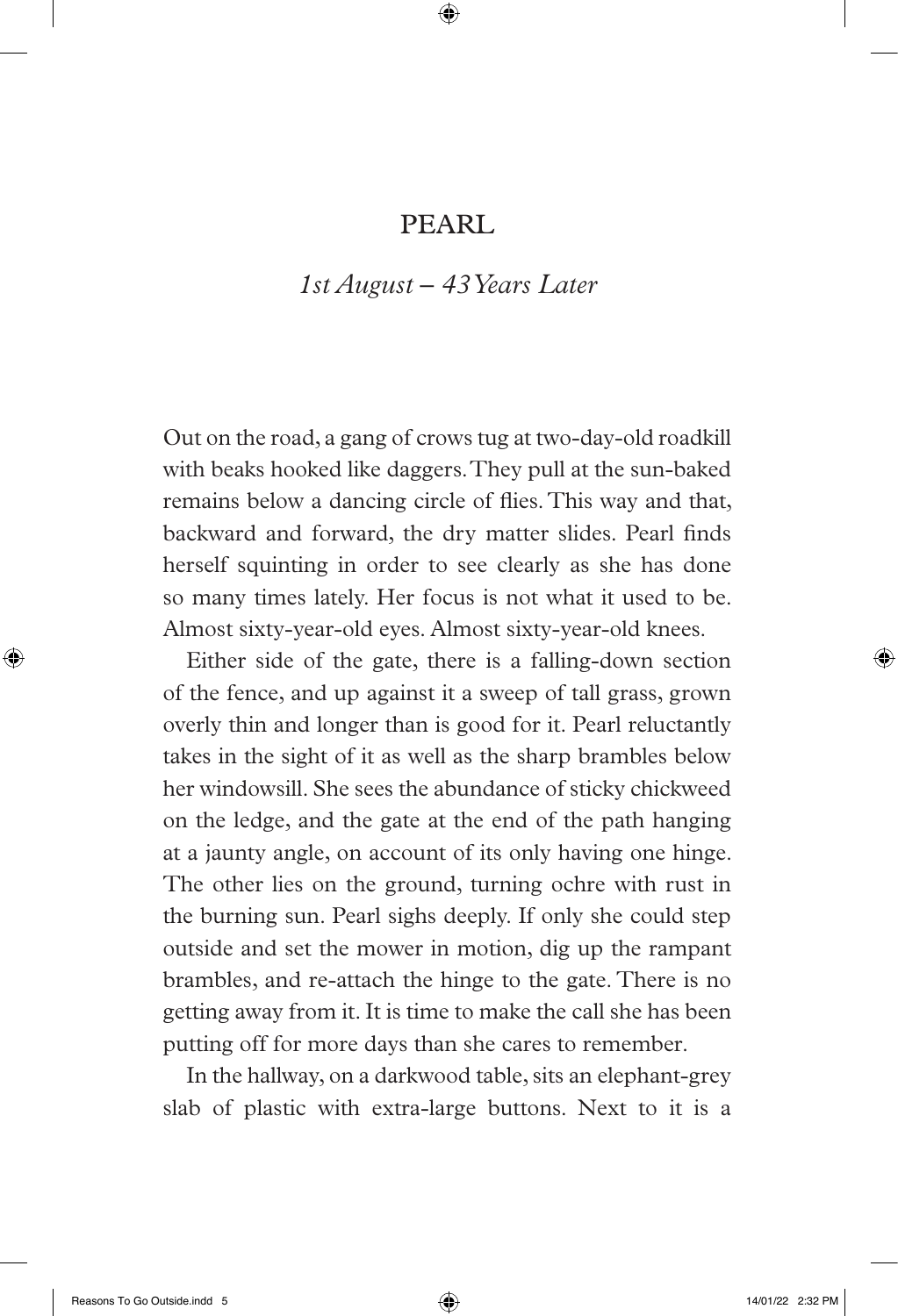$\bigoplus$ 

yellowing pad of A4 paper, flipped open in the middle and revealing the jagged edges of the lined sheets ripped out before. On the open page there is a shopping list, a reminder to have the chimney swept, an order for milk, and a note, all in her mother's unmistakable handwriting: *Should you need help with the garden, my dearest Pearl, please put a postcard in the newsagent's window.* Lana Winter had included a number to call. Seeing the carefully written words, Pearl feels the pain of losing someone so close to her, just as she had done three years previously. It had been unexpected, Lana dying only six years after Ray. It was as if she couldn't bear to continue without the partner she loved. When Lana left Highview for the last time she was wrapped in a pea-green blanket and seated in an NHS wheelchair. Pearl watched the ambulance light flashing its urgency over the dark moor as it disappeared, and for a long time after she stood standing at the window. The hospital rang the next morning with the news. Lana had passed away in her sleep, unable to fight the chest infection that had plagued her for months. From that moment, Highview had seemed so very quiet. Just Pearl and the crows.

There are few visitors to the house, just the postman with his headphones who knocks infrequently and rarely speaks, and the grocery-delivery driver who arrives briefly and without fail once a week, sometimes a tall man with a limp, sometimes a woman with short, auburn hair and incredibly strong arms. Occasionally there are substitutions on the shopping list. An opportunity to talk; a few words concerning the replacement of wholemeal bread with white, apples for pears, and one time, bananas instead of bleach.

◈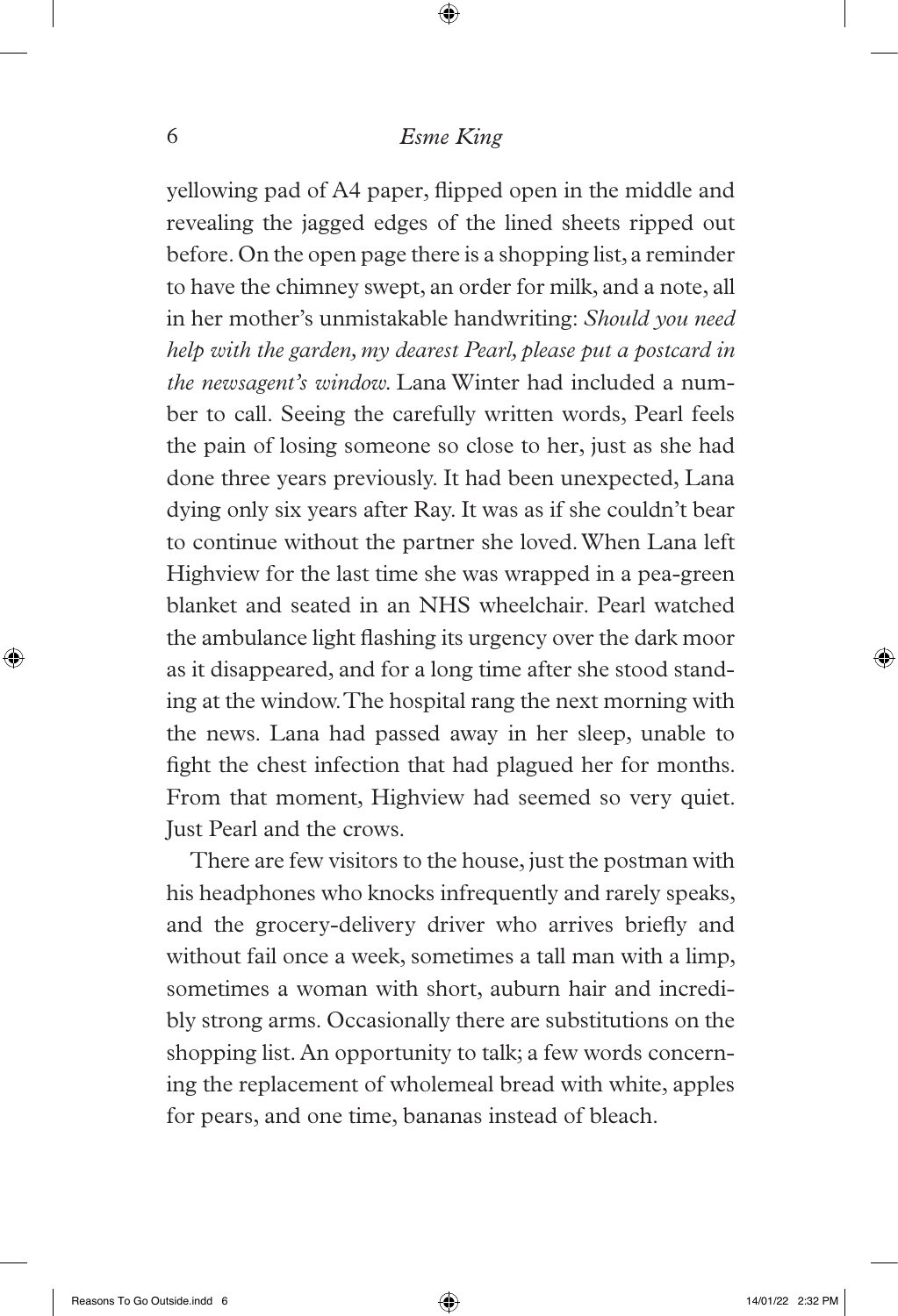$\bigoplus$ 

Standing beside the telephone table now, she takes a deep breath, followed shortly after by another. Thinking of the garden once more she decides there is no time to lose. When she makes the call, it rings through while she nervously taps out a beat with her right foot. The rubber sole of her moccasin slippers makes a rat-tat-tat sound on the flagstone floor. *One, two, thr—*

'Good morning, Westdown News.'

'Hello.'

◈

'How can I help?'

 'I'd like to place a card in the window. . . for a gardener, please.'

'No problem,' the man replies. 'Is it part-time or fulltime you were looking for?'

Pearl thinks of the three-foot grass covering the lawns. 'I'm sorry, I'm not absolutely sure how long the job will take but I think full time.'

'I'll put five days a week. Monday to Friday?'

'Monday to Friday. Thank you.'

'Monday to Friday with weekends off?' he adds. 'Then you can see how it goes.'

Pearl nods, even though she isn't facing the man. This is going better than she expected.

'And what sort of hourly rate were you thinking of?'

 Pearl remembers details about acceptable levels of pay on a government website she'd found on her mother's old computer that sits in a corner of the spare room. It had taken longer to log on to the elderly piece of equipment than to read the information provided about minimum pay scales.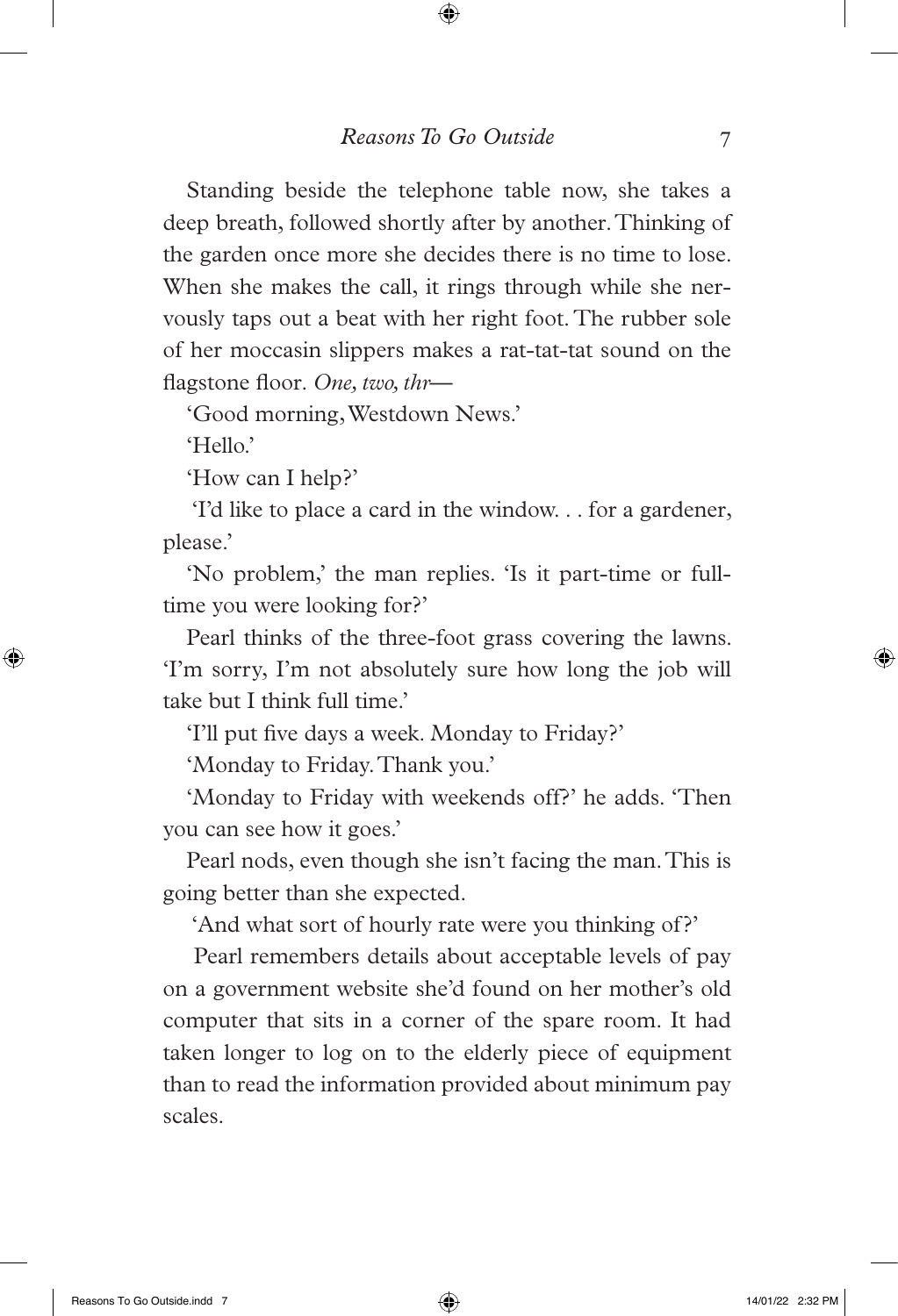$\bigoplus$ 

'Nine pounds per hour.'

'Nine pounds,' the man repeats. 'And a mobile number?'

Pearl gazes at the solid-looking telephone on the table before her, fixed securely and firmly in place with four squares of sticky-back plastic. That could be a problem.

'I'm afraid I don't have one.'

'Right,' he says, unable to hide the surprise in his voice. 'I can take the landline off the caller display. I'm sorry, but could you just bear with me one moment?'

Pearl loses the newsagent to a woman with an American accent asking about the price of clotted-cream fudge.  $f(10.72)$ for the small box and  $\text{\textsterling}19.80$  for the large.

On the line, in his absence, there is the sound of people talking and coughing and the shrill of a buzzer. Pearl imagines a line of customers waiting, all hoping to buy ice creams and cold drinks, sweets, and a copy of the day's newspaper to read in the sun.

'Sorry about that,' the busy man says, returning to the call. 'If I can just take your card details for the payment, then I think that's everything.'

Pearl picks up the debit card from the telephone table and is immediately reminded of Ray's comforting words. *There's an account. Enough money for all the years to come.* 

The silver digits making up the long number, expiry date and security pin shimmer in the gloom. She reads them out clearly.

'Your ad'll go up this afternoon,' the man confirms. 'Just as soon as I can get it in the window.'

A woman speaks so close to him Pearl can hear every word. The woman says that he is needed urgently to deal

◈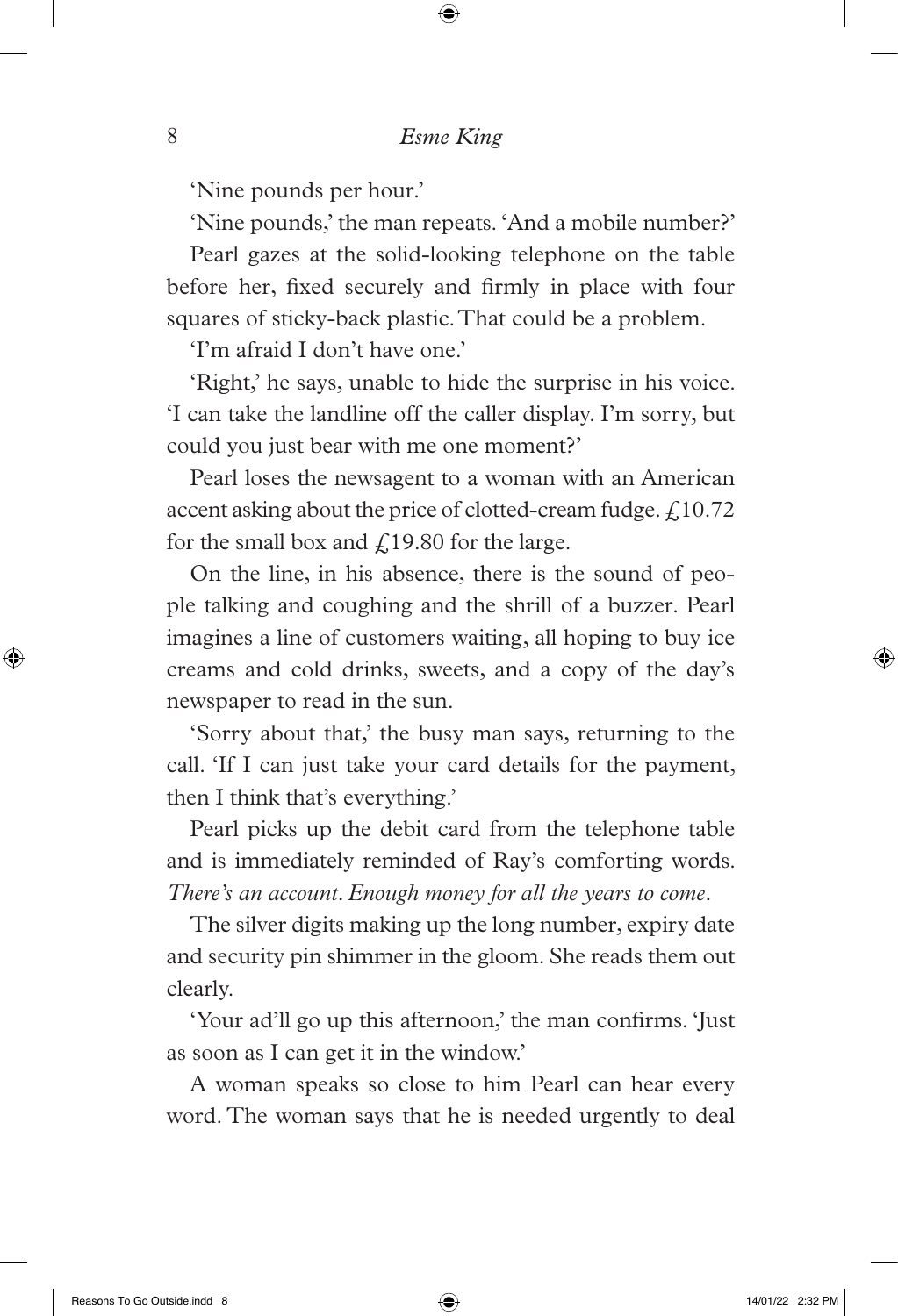$\bigoplus$ 

with a delivery of magnums. She is quite insistent. It is such a diverting piece of information Pearl is almost moved to speak up and ask in what quantities the delivery is made. Newsagents selling bottles of champagne! How times have changed.

'Good luck,' the man says. 'Just give us a call if you need another week and we'll keep it in the window.'

And with a click, he is gone. Pearl looks down at the telephone cord, connecting her like a plastic umbilical cord to the grey plastic telephone. It is still wrapped around her wrist, and so tightly the skin on her hand has turned the colour of delphiniums.

She tries to picture the person who might answer her advertisement; the call for help she has put out, somewhat recklessly now she comes to think of it, into the world. Her prayer, when she says it, echoes around the quiet hallway.

'Please let it be someone who won't run a mile when I tell them, someone who might understand why the grass has grown so high without being cut down…please let it be someone kind.'

But for the life of her, Pearl can't imagine who such a person could be.

◈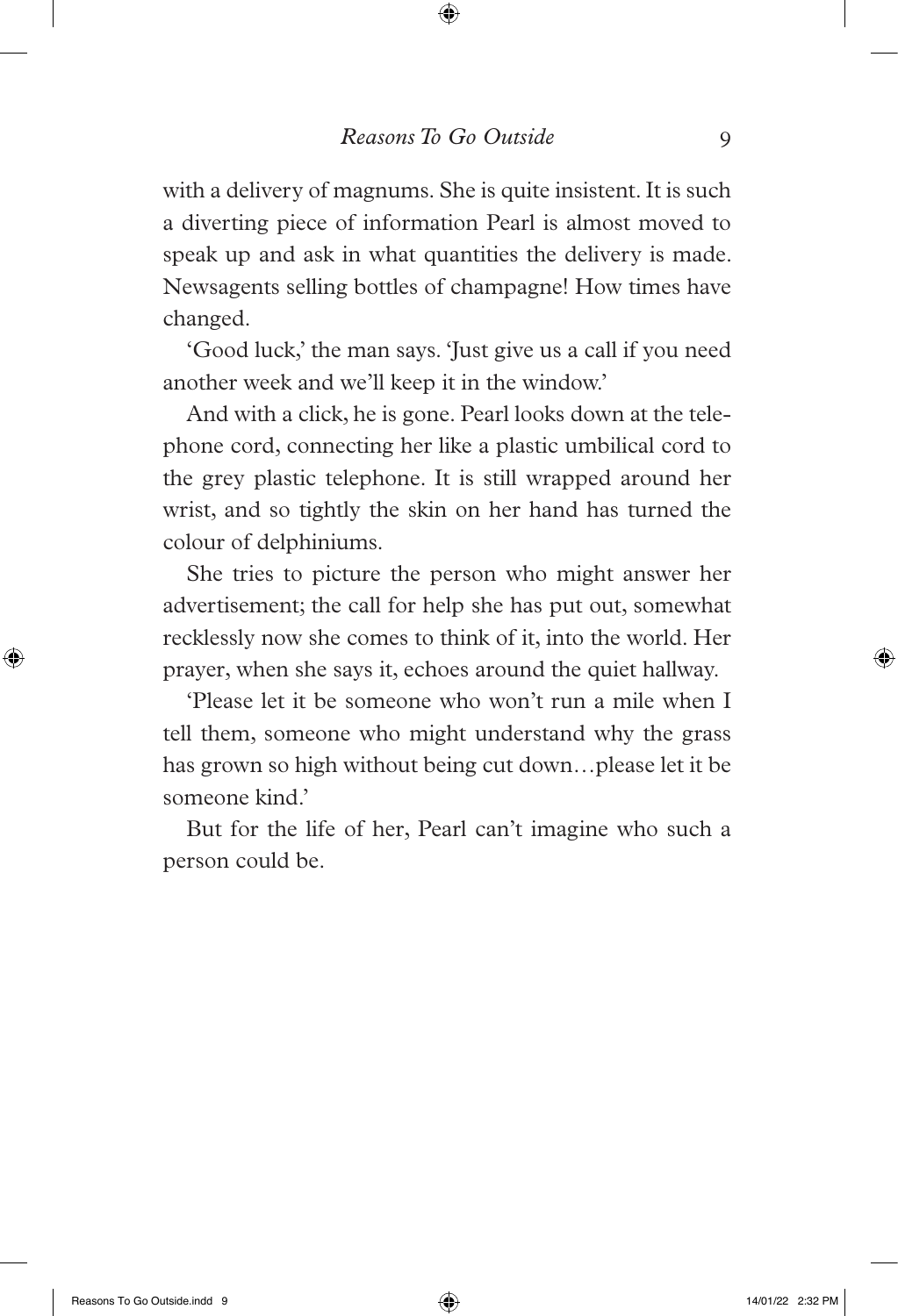# **CONNOR**

 $\bigoplus$ 

Connor Matthews stands in his bedroom and stares at walls infected with irregular blobs of bright pink paint. It reminds him of when he had chicken pox, aged five. Itchy, irritating chicken pox. The spots on the walls are increasing in number, just like the ones that sprouted on every inch of his body, and are all a different shade from one another, but only marginally. Rocket Ship Rose, Hazy Harlem, and Strawberry Sundae. He checks the names on the corresponding tester pots that are lined up against the skirting board and thinks about throwing them out the window.

'I see you. You like the new colours, yes?!'

When he turns around she is there. Yvo Martens. Belgian. Room invader. His father's girlfriend.

'I cannot decide,' she sighs. 'So many to choose from.'

She is dressed in cycling shorts and a fluorescent longsleeved cycling top. It matches the neon strips on the downtube of her road bike leant up against the front porch. Now he thinks about it, he's not sure if Yvo is short for something longer. He's not actually sure of very much when it comes to the woman standing uninvited in his room, except that she met his father at the local cycling club a year ago and they share a passion for all things Lycra and twowheeled. His father, as he'd explained it, had coveted her carbon-fibre frame, and she his Campagnolo wheels. It had

◈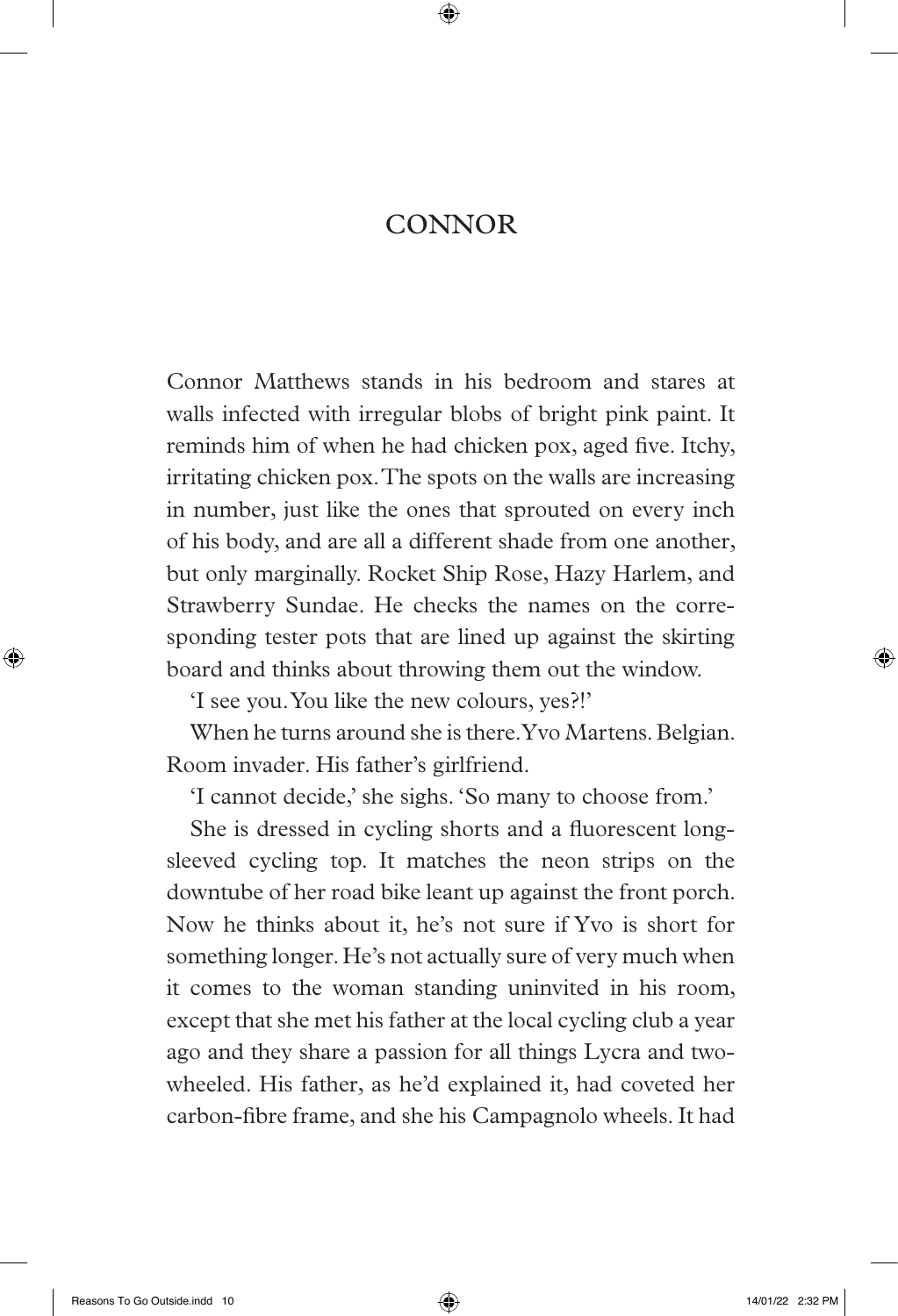$\bigoplus$ 

been nauseating to watch at the time, Donald Matthews acting more like a lovestruck teenager than a man with a mortgage, a Volvo, and a receding hairline. And, to make the whole situation weirder, as soon as Yvo had moved in, she'd begun changing the interior of the house like someone from one of those makeover shows on the television. It had happened so fast. No room untouched. Like a highly organised, multi-lingual cuckoo, she had landed in the Matthews family nest, B&Q colour chart in hand, and immediately made it her own.

'I liked the room as it was,' he says. 'I'm happy with Magnolia. Just saying.'

'But you will be gone to university soon, no? Then you will have different walls to look at. You could paint them the colour you like. And this happy pink,' Yvo says, bending down and picking up a tester pot marked Flamingo Fandango, 'It brings joy, no? After all the. . . sadness.'

Connor swallows hard. Has the room become suddenly darker or is he just imagining it?

'I don't know,' he mumbles, wishing he was anywhere else but standing here now facing questions about what happened two years ago. His room feels nothing like the teenage sanctuary he's sure it's supposed to be, all blackout curtains, PlayStation consoles, and unwritten rules about knocking before entering.

Yvo looks at him oddly, as if she's thinking about saying something more. Thave new paint in the car...'

#### 'OK.'

'Your father will be home soon. I think he will like it. And this one. But I will choose.'

◈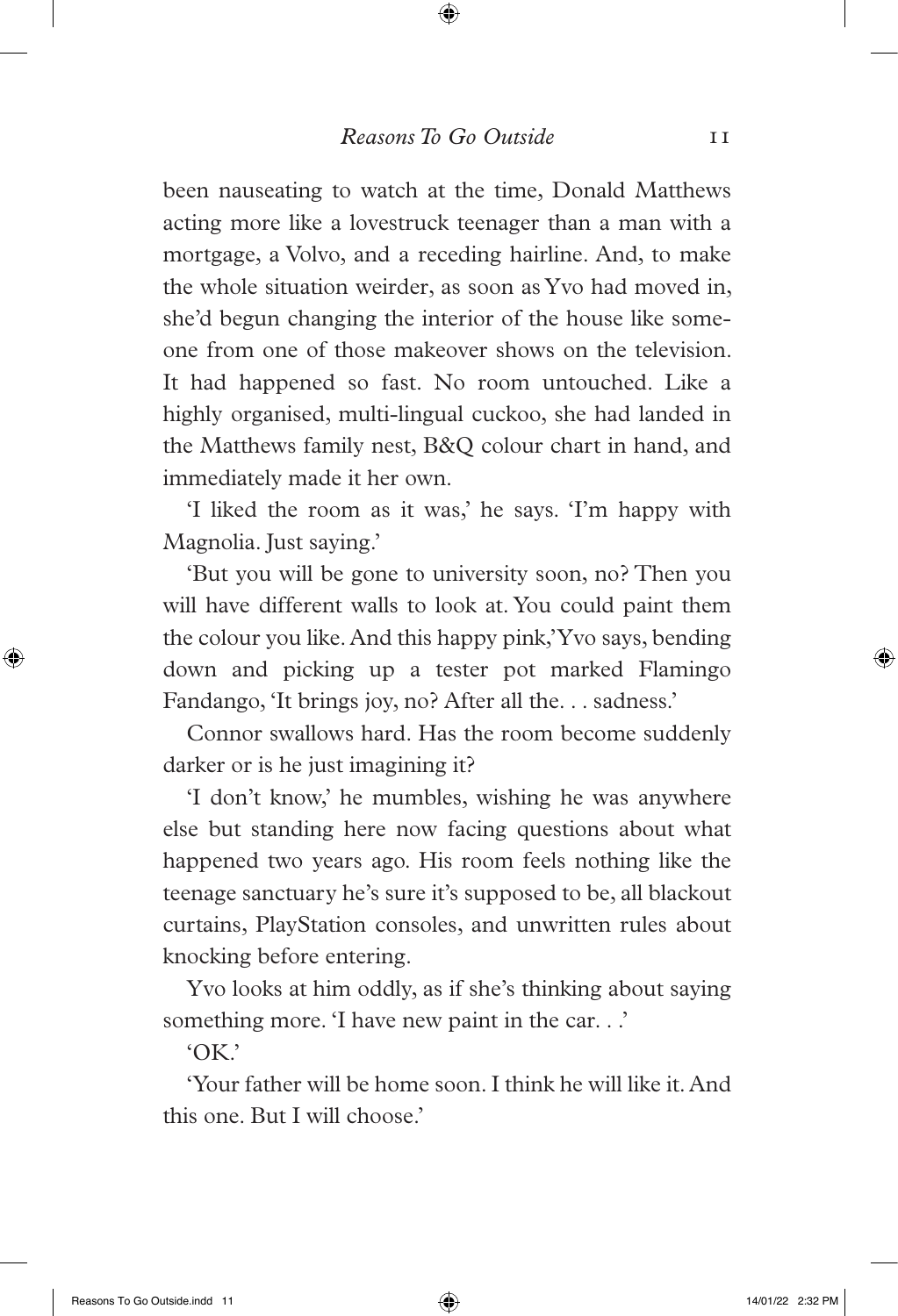$\bigoplus$ 

She points to a stain that looks slightly darker than the others. Connor thinks of a name for it. Ten-day-old Dried Blood seems to cover it. Then he pictures his father walking in at the front door after a busy day at his solicitors' practice in town, seeing splats of paint on every wall in every room. The ones in the hall are bright yellow. Despite the fact they look uncannily like carefully aimed jets of bile, he knows Donald will agree the colours are an improvement and say no more on the subject than that. Nothing, in fact, that will change the uncomfortable way things are at number five Fern Crescent. Connor looks around at the pockmarked walls and can't help thinking about the time before two years ago when it wasn't odd. Then they talked, and went fishing; easy conversations alongside a lake, road trips in the Volvo in search of rivers and waterways they'd read about and couldn't wait to explore. Now, their collection of rods and equipment are gathering dust in the garage, and they haven't had the conversation they so obviously need. The one that might just save their fractured relationship.

'I'll go to the car, get the paint and look for some more brushes. . . and the spirit that is white.' Yvo's voice breaks his train of thought. 'I'll be back,' she says, her voice as deep as his father's and not softened any by her accent. It reminds Connor of Arnold Schwarzenegger.

When she has gone, he immediately takes his phone out of his back pocket. There will be enough time. Enough for him to make a call and see if the job is still available. It has been on his mind since he saw it two days ago. The postcard in the newsagent's window, hanging at a precarious angle; the sort of half upside-down way that makes you

◈

⊕